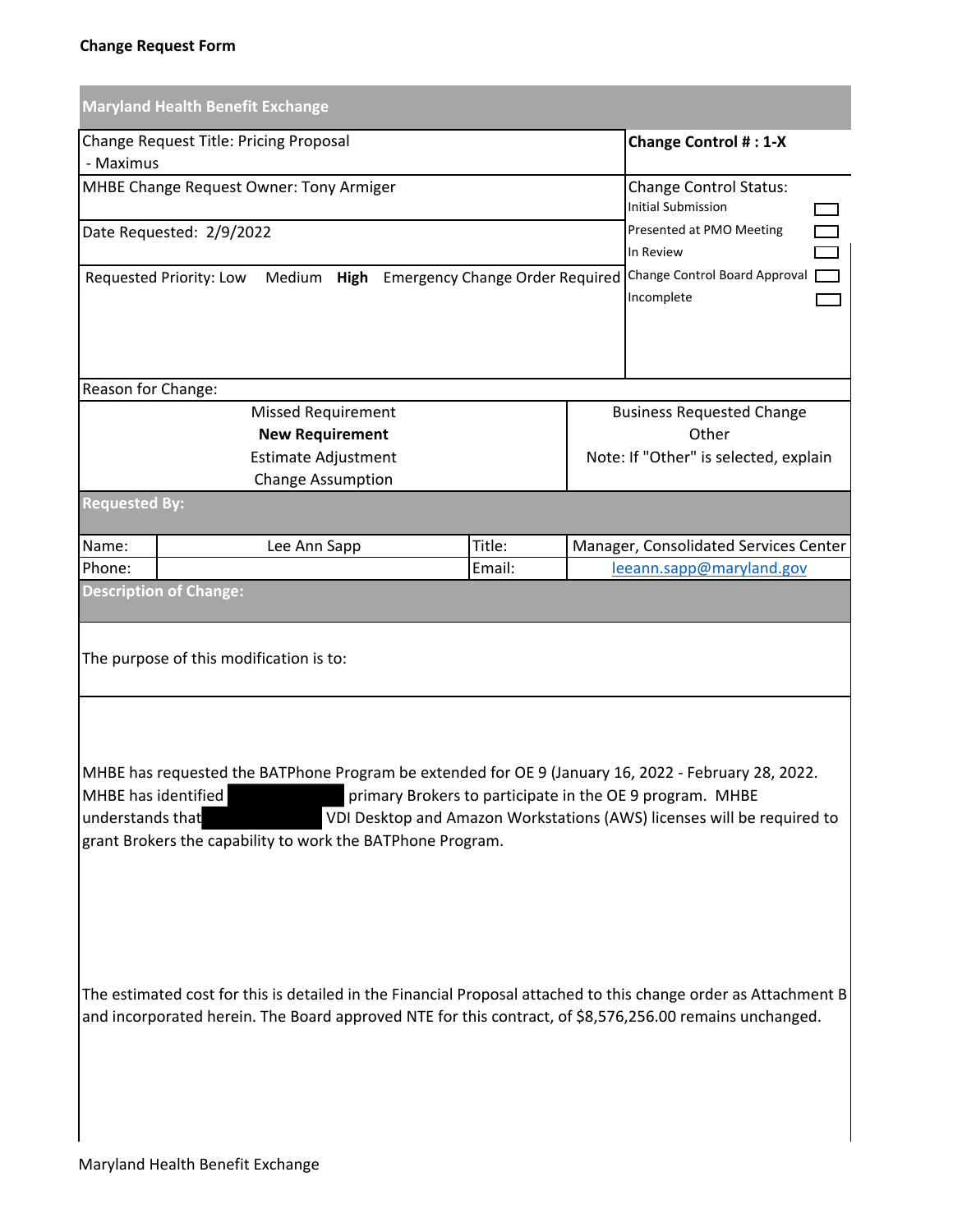**Dependencies on Other Changes, Releases, and/or System Functionality:**

| N/A                       |                                          |                     |                                                                             |                    |                          |         |  |
|---------------------------|------------------------------------------|---------------------|-----------------------------------------------------------------------------|--------------------|--------------------------|---------|--|
|                           |                                          |                     |                                                                             |                    |                          |         |  |
| <b>Reason for Change</b>  |                                          |                     |                                                                             |                    |                          |         |  |
|                           |                                          |                     |                                                                             |                    |                          |         |  |
|                           |                                          |                     |                                                                             |                    |                          |         |  |
|                           |                                          |                     |                                                                             |                    |                          |         |  |
|                           |                                          |                     |                                                                             |                    |                          |         |  |
|                           |                                          |                     |                                                                             |                    |                          |         |  |
|                           |                                          |                     |                                                                             |                    |                          |         |  |
|                           |                                          |                     |                                                                             |                    |                          |         |  |
| <b>Impact Analysis</b>    |                                          |                     |                                                                             |                    |                          |         |  |
| <b>Estimated Hours to</b> |                                          |                     |                                                                             |                    | <b>Estimated Cost to</b> |         |  |
| <b>Conduct Analysis</b>   |                                          |                     |                                                                             |                    | <b>Conduct Analysis</b>  |         |  |
|                           | Known Workarounds (Systemic or Process): |                     |                                                                             |                    |                          |         |  |
|                           |                                          |                     |                                                                             |                    |                          |         |  |
| <b>Status</b>             | Approved                                 | X                   |                                                                             |                    |                          |         |  |
|                           | Denied                                   | Reason for Denial   |                                                                             |                    |                          |         |  |
|                           | Deferred                                 | Reason for Defferal |                                                                             |                    |                          |         |  |
|                           | Signature                                |                     |                                                                             |                    | Date                     |         |  |
|                           | <b>SI Change Request Analysis;</b>       |                     |                                                                             |                    |                          |         |  |
| Conducted by:             |                                          |                     |                                                                             |                    |                          |         |  |
|                           | Impact on Project: (bold all that apply) |                     |                                                                             |                    |                          |         |  |
| Scope                     |                                          |                     | <b>Critical Path</b><br><b>Resources</b>                                    |                    |                          | Benefit |  |
| Quality                   |                                          | Schedule            |                                                                             | <b>Budget/Cost</b> |                          |         |  |
|                           |                                          |                     | Description of Impact on Project (Scope, Schedule, Quality, Critical Path): |                    |                          |         |  |
| Schedule (days):          |                                          |                     |                                                                             |                    |                          |         |  |
| Scope:<br>Quality         |                                          |                     |                                                                             |                    |                          |         |  |
| <b>Critical Path</b>      |                                          |                     |                                                                             |                    |                          |         |  |
|                           |                                          |                     |                                                                             |                    |                          |         |  |

Maryland Health Benefit Exchange